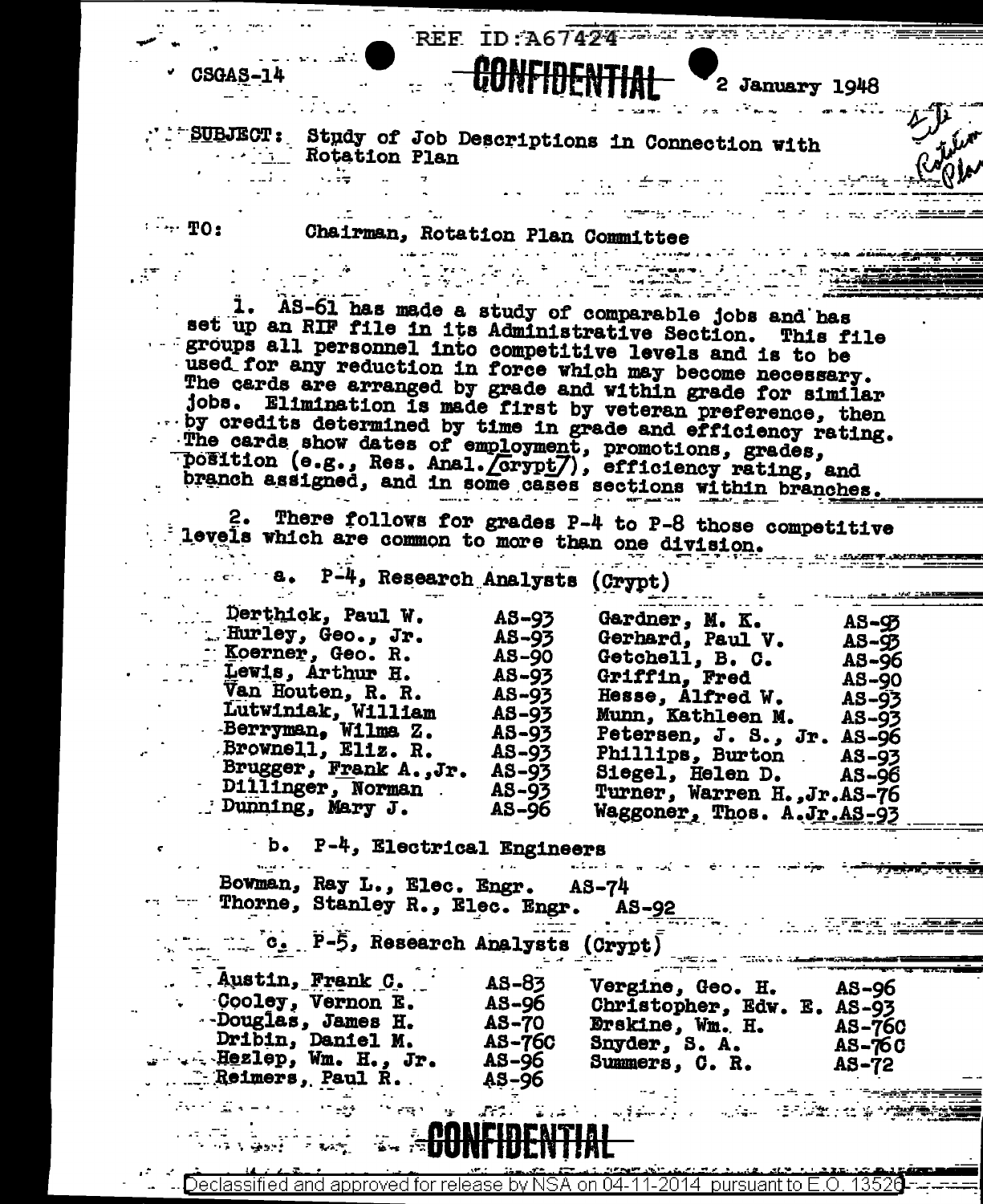

 $\mathbb{R}^2$ 

| $\bullet$                                  | <b>CUNFIDERITYLE</b>                                                                                                                               |
|--------------------------------------------|----------------------------------------------------------------------------------------------------------------------------------------------------|
|                                            | d. P-6, Research Analysts (Crypt)<br>And Property the Search Property of the Search School of the Search School of the Search Search School of the |
|                                            |                                                                                                                                                    |
| Ferner, R. O.                              | AS-96                                                                                                                                              |
| Small, A. W.<br>ാം പിടക്കും.               | $A5 - 80$                                                                                                                                          |
|                                            | e. P-8, Research Analysts (Crypt)                                                                                                                  |
|                                            |                                                                                                                                                    |
| Kullback, S.                               | A3-70                                                                                                                                              |
| Rowlett, Frank B.<br>ix. e                 | <b>AS-90</b>                                                                                                                                       |
|                                            |                                                                                                                                                    |
|                                            | there should be equivalent jobs between the following groups:                                                                                      |
|                                            |                                                                                                                                                    |
|                                            | .a. Electrical engineers in AS-73 and AS-94                                                                                                        |
|                                            | Brownstein, Herman, AS-73, P-4-14, O-RD-12-6                                                                                                       |
| Heckel, R. D.                              | AS-73, P-4-14, O-RD-1E-6-1                                                                                                                         |
| Moulton, A. B.                             | $AS-73$ , $P-4-14$ , $O-RD-1E-8$                                                                                                                   |
|                                            | Sikes, Robert E. AS-72, P-4-14, O-RD-C-244                                                                                                         |
| Neill, Richard R.                          | $AS-94$ , $P-4-22$ , $O-I-I-C-545$                                                                                                                 |
| McIntire, J. A.                            | AS-94, P-5-5, 0-I-10-909 (Radio Engr.)                                                                                                             |
| Hix, Richard C.                            | AS-73, P-5-37, O-RL-1E-188.                                                                                                                        |
|                                            | Kohler, H. W. AS-73, P-5-49, 0-RL-1E-225 (Radio Engr.)                                                                                             |
|                                            | Schierlmann, C. J. AS-73, P-6-20, 0-RD-1E-189                                                                                                      |
| b.                                         | Mechanical and Electrical engineers of AS-74                                                                                                       |
| and <b>AS-85</b>                           |                                                                                                                                                    |
|                                            | an dia 1970.                                                                                                                                       |
|                                            | Moulton, Roger D. $AS-74$ , P-4-14, O-RD-EE-8<br>Elec. Engr.                                                                                       |
| Bankson, Harold D.                         | AS-74, P-4-14, O-RL-EE-10<br>Elec. Engr.                                                                                                           |
| Bowman, Ray L.                             | AS-74, P-4-15, O-RD-EE-23<br>Elec. Engr.                                                                                                           |
| Kelley, F. M.                              | AS-75, P-4-21, 0-RD-LS-21 Mech. Engr.                                                                                                              |
| Erickson, B. G.                            | AS-74, P-4-38, O-RD-EE-46 Mech. Engr.                                                                                                              |
| Napier, Chas. H.                           | AS-74, P-4-38, O-RD-EE-45-1 Mech. Engr.                                                                                                            |
| Kauffman, L. A.                            | AS-74, P-4-38, O-RD-EE-45-2 Mech. Engr.                                                                                                            |
|                                            | Christopher, N. H. AS-74, P-4-50, O-RD-EE-335 Elec. Engr.<br>Rowland, E. T., Jr. AS-74, P-5-9, O-RD-EE-15 Elec. Engr.<br>Elec. Engr.               |
|                                            | Kuhn, Kenneth AS-85, P-5-31, 0-SEMain-162 Supt. of Main.                                                                                           |
|                                            | $\mathcal{L} = \mathcal{L}$                                                                                                                        |
|                                            |                                                                                                                                                    |
| Research Analysts (Crypt) of AS-96.        |                                                                                                                                                    |
| والإيادة المتحافظ المستقرر المتواطن الأسمر |                                                                                                                                                    |
|                                            | Levenson, A. J. AS-70, P-5-47, 0-RL-350<br>Res. Anal. (Crypt)                                                                                      |
|                                            | Lewis, F. W. $AS-70$ , P-6-4, 0-RL-25-1 Res. Anal. (Crypt)                                                                                         |
|                                            | Jacobs, W. W. AS-70, P-6-5, 0-RL-113 Res. Anal. (Crypt)                                                                                            |
|                                            | (Compare with previous listings of P-5's and P-6's in AS-96)                                                                                       |
|                                            |                                                                                                                                                    |
|                                            |                                                                                                                                                    |
|                                            |                                                                                                                                                    |
|                                            |                                                                                                                                                    |
|                                            |                                                                                                                                                    |
|                                            |                                                                                                                                                    |
|                                            |                                                                                                                                                    |
|                                            |                                                                                                                                                    |
|                                            |                                                                                                                                                    |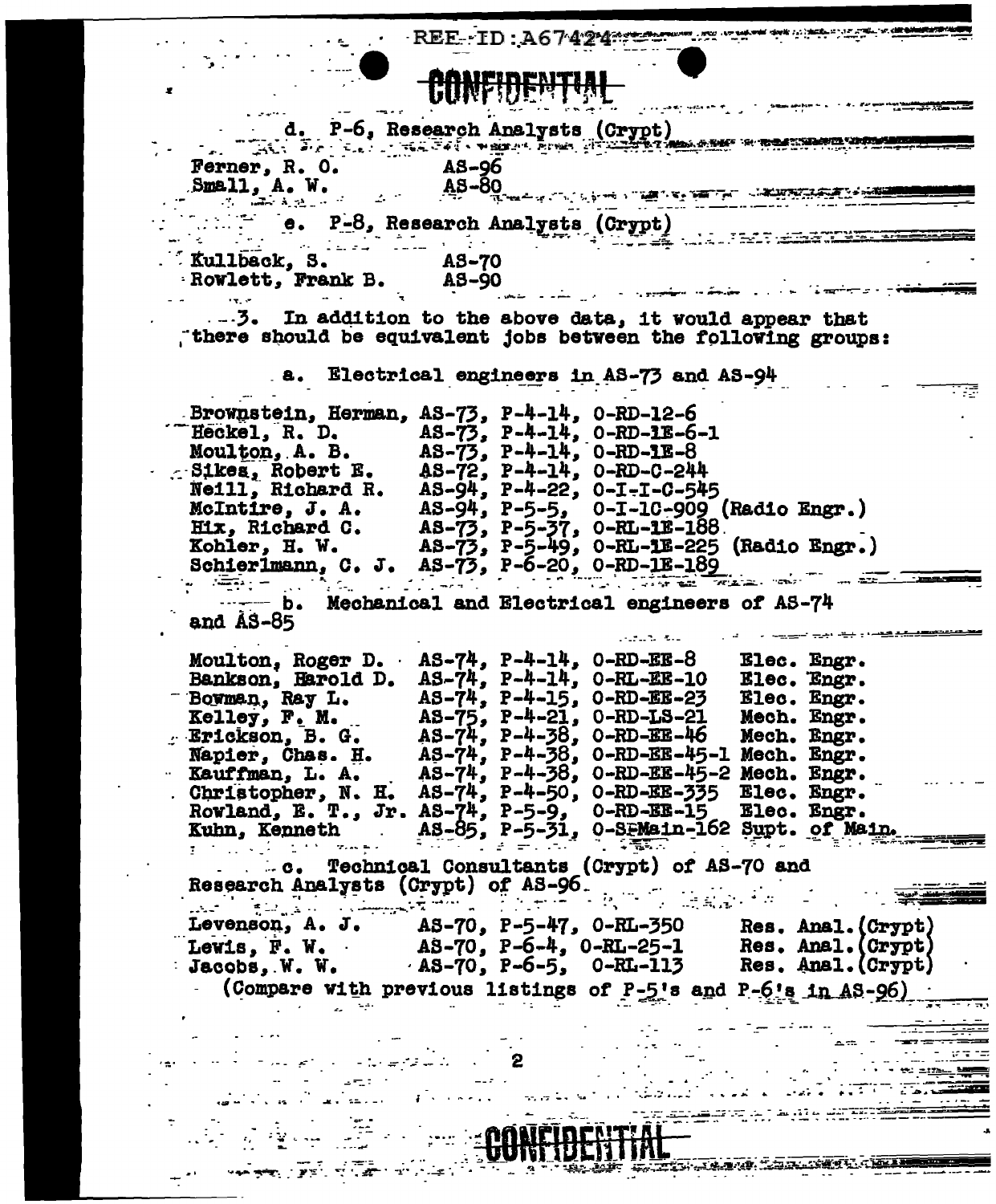|                                       | <b>REF ID: A67424</b>                                                                                                                                                                |
|---------------------------------------|--------------------------------------------------------------------------------------------------------------------------------------------------------------------------------------|
|                                       | CONFIDENTIA                                                                                                                                                                          |
| d.                                    |                                                                                                                                                                                      |
|                                       | Research Analysts (Crypt) of AS-76C, and AS-83.                                                                                                                                      |
| <b>Wolfand, David</b>                 | AS-83, P-4-28, 0-S-Meth-247                                                                                                                                                          |
| Beck, Warren F.<br>Hackbarth, H. C.   | $A5-\frac{3}{2}$ , P-4-29, 0-#-Meth-308                                                                                                                                              |
| Page, Ryon A.                         | AS-83, P-4-29, 0-S-Meth-22<br>$A8-83$ , $P-4-30$ , 0-8-Meth-26                                                                                                                       |
| . Deming, Doris M.                    | AS-83, P-4-30, 0-S-Meth-360                                                                                                                                                          |
| Akeley, Evelyn N.                     | $A5 - 76$ , $P - 4 - 56$ , $O - RD - C - 112$                                                                                                                                        |
| Chiles, James R.<br>Waltz, Maurice E. | $AS-76$ , $P-4-37$ , $O-RD-C-28$                                                                                                                                                     |
| Marston, E. D.                        | $A5 - 76$ , $P - 4 -$ , $O - RD - C - 33 - 3$<br>$-45-76$ , P-4-6, 0-RL-C-496                                                                                                        |
| . Gordon, R. E.                       | $AS-76$ , $P-5-15$ , $O-RD-C-34$                                                                                                                                                     |
| $e.$ AS-84 and AS-94                  |                                                                                                                                                                                      |
|                                       | wiliyay Samudz.                                                                                                                                                                      |
|                                       | Boardman, Norman AS-94A, P-4-10, 0-1-10-899, Intell. Anal.<br>Corry, Cecil C. AS-84, P-4-33, 0-8-P-133, Tfc. Anal.<br>O'Gara, John F.,Jr. AS-95, P-5-36, LB-13, Mil. Int. Res. Anal. |
|                                       |                                                                                                                                                                                      |
|                                       |                                                                                                                                                                                      |
| $.$ above).                           | (NOTE: No traffic analysts in comparable positions P-4 and                                                                                                                           |
|                                       |                                                                                                                                                                                      |
|                                       | f. Crypt. Admin. Specialists, AS-93 and AS-71                                                                                                                                        |
|                                       | $5.8$ uffham, B. K. $A8-93$ , P-5-46, Q-1-C-4323                                                                                                                                     |
|                                       | "Spalding, Frederick F. AS-71, P-5-48, 0-RL-351                                                                                                                                      |
|                                       | an sa North Lands and The Co<br>g. Research Analysts (Crypt) of AS-76, AS-80                                                                                                         |
| ▁▁▂ <del>▂</del>                      |                                                                                                                                                                                      |
|                                       | - Dumey, Arnold I. AS-76, P-6-2, 0-RD-C-44<br>Clark, Harry L. AS-80, P-6-18, 0-#-130                                                                                                 |
|                                       |                                                                                                                                                                                      |
|                                       | Job descriptions in AS-61 are filed in the Classifica-                                                                                                                               |
|                                       | -tion and Wage Section. They are grouped by organizational                                                                                                                           |
|                                       | unit and within the unit by job number. The names of in-                                                                                                                             |
|                                       | cumbents appear nowhere in these records. However, by noting<br>the job numbers which appear on the cards in the RIF file,                                                           |
|                                       | it is possible to find in each individual case any particular                                                                                                                        |
|                                       | job description under study. Because of these filing methods                                                                                                                         |
|                                       | in use in AS-61 which are not easily adapted for making                                                                                                                              |
|                                       | comparative studies, a sampling was made of such comparisons<br>by job description only. There follows a listing from the                                                            |
|                                       | dete in paragraph 3d above, showing the general types of                                                                                                                             |
| jobs held by the incumbents:          |                                                                                                                                                                                      |
| Wolfand,                              |                                                                                                                                                                                      |
| $\mathbf{B}$ eck,                     | AS-83, P-4, Analysis of ciphony & Cifax systems<br>AS-83, P-4, CIC Procedures Section                                                                                                |
| Page,                                 | AS-83, P-4, supervision of Analysis Section                                                                                                                                          |
| Deming,                               | AS-83, P-4, " of Literal Systems Subsec.                                                                                                                                             |
|                                       | الأولى الأولاد المتحدة.<br>الأولى والمؤتمرة المراكضين                                                                                                                                |
|                                       | ने सम्मान को स्के <b>ट अं</b> क्रिकी                                                                                                                                                 |
|                                       |                                                                                                                                                                                      |
|                                       |                                                                                                                                                                                      |
|                                       | PONCIDENTIAI                                                                                                                                                                         |
|                                       | <u>ogni idlia i ml</u>                                                                                                                                                               |
|                                       |                                                                                                                                                                                      |

 $\sim$  $\ddot{\phantom{1}}$ 

 $\hat{\mathbf{r}}$